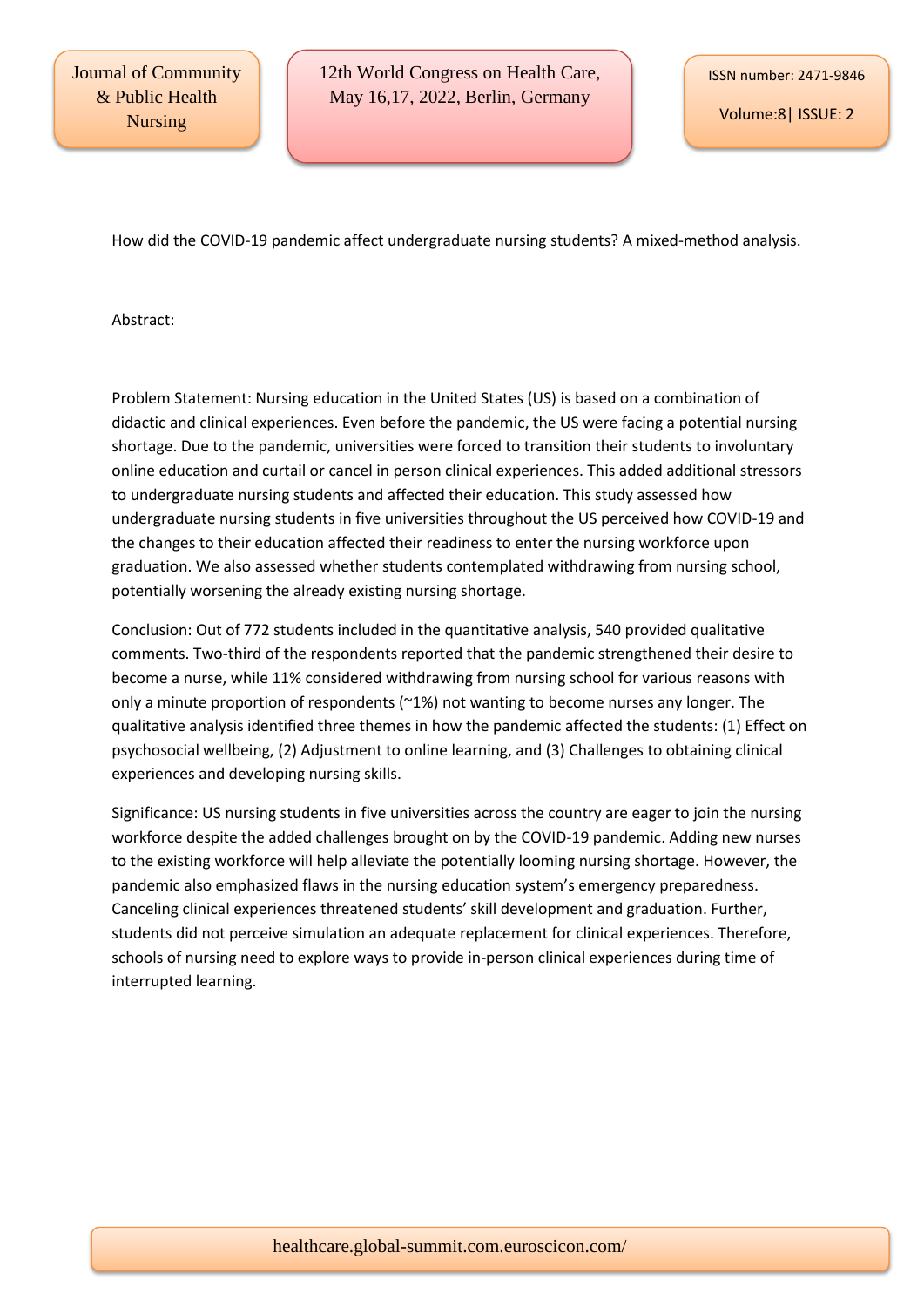## **Biography**

Alexandra Michel is a post-doctoral research fellow at the University of Hawaii at Manoa. She received her Bachelor's and Master's Degree of Science in Nursing from Wayne State University, Detroit, MI and her Doctorate of Philosophy Degree from the University of Colorado Anschutz Medical Campus, Aurora, CO. She holds a Post-Master's Certificate in Nursing Education. She has over 15 years of clinical experience caring for women and neonates in diverse settings as Registered Nurse and Certified Nurse-Midwife. She has also served as course and clinical faculty to numerous graduate nursing students.

Email: amichel@hawaii.edu

## **References (With Hyperlink)**

| American Association of Colleges of Nursing (2008). The essentials of baccalaureate education for |  |
|---------------------------------------------------------------------------------------------------|--|
| professional nursing practice.                                                                    |  |
| https://www.aacnnursing.org/portals/42/publications/baccessentials08.pdf.                         |  |

[American Association of Colleges of Nursing \(2020, July 28\). Considerations for reopening of U.S.](healthcare.global-summit.com)  [schools of nursing during COVID-19 \(Position Statement\).](healthcare.global-summit.com) https://www.aacnnursing.org/Portals/42/News/AACN-Guidance-Reopening-Schools-COVID-19-July-2020.pdf.

[American Association of Colleges of Nursing \(2021\). Baccalaureate education.](healthcare.global-summit.com) https://www.aacnnursing.org/Nursing-Education-Programs/Baccalaureate-Education.

[Aslan, H. & Pekince, H. \(2020\). Nursing students' views on the COVID](healthcare.global-summit.com)-19 pandemic and their perceived stress levels. *Perspectives in Psychiatric Care*. Advance Online Publication. https://doi.org/10.1111/ppc.12597

Bączek, M., Zagańcyk-[Bączek, M., Szpinger, M., Jaroszyński, A. & Wożakowska](healthcare.global-summit.com)-Kaplon, B. (2020). Students' perception of o[nline learning during the COVID-19 pandemic: a survey study of](healthcare.global-summit.com)  [Polish medical students.](healthcare.global-summit.com) *Medicine, 100* (7), 1-6. http://dx.doi.org/10.109/MD.0000000000024821